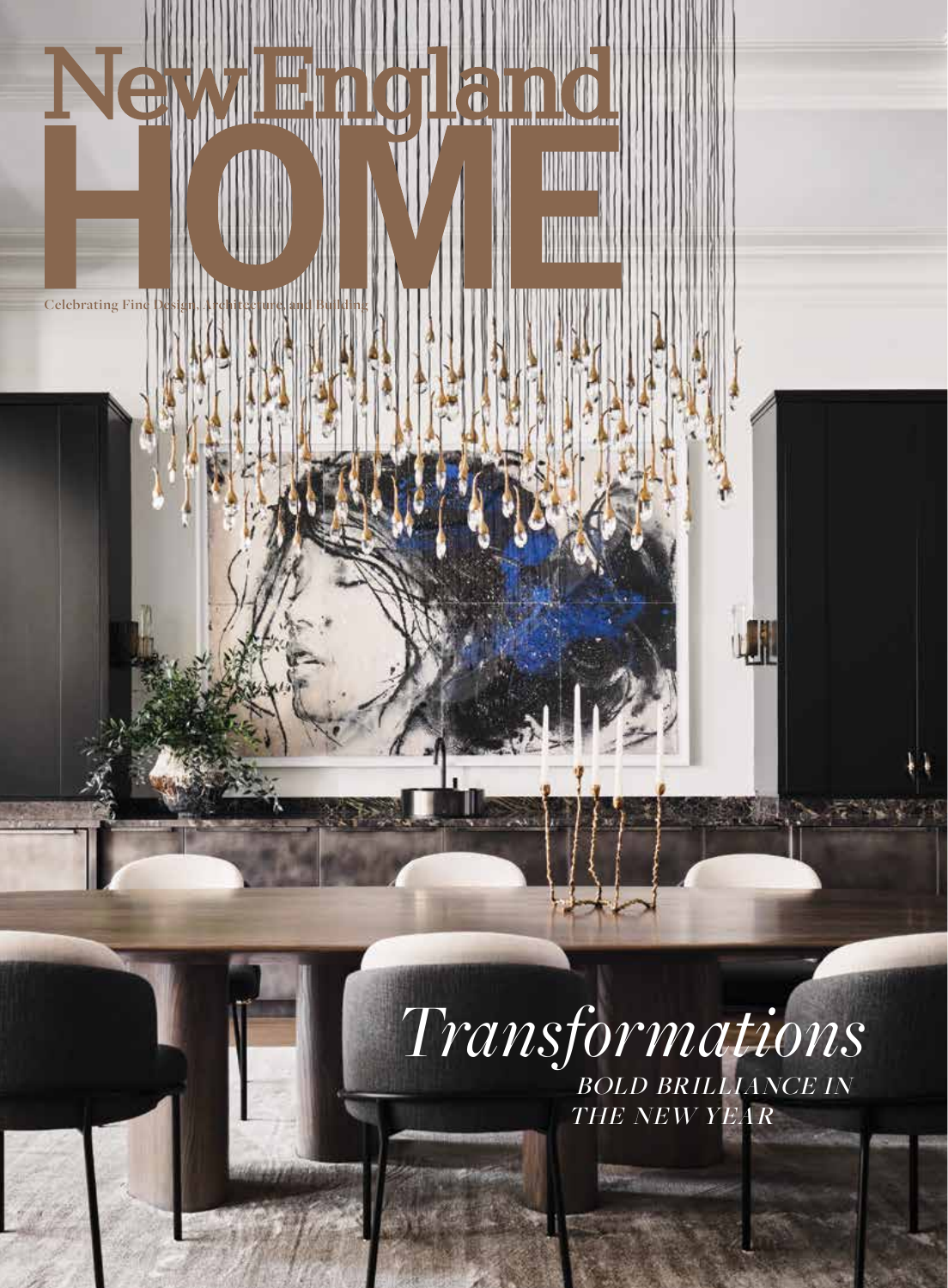## **Storyteller**

Painter Charlie Hunter transforms the ordinary. BY ROBERT KIENER

**1998**<br>
1998 University of Mars Pumps—<br>
1998 University of Mars President Presentation of Mars President<br>
1999 President President President President President President President<br>
1999 President President President Presi the greasier, the rustier, the better. Yesterday's railway stations. Abandoned train cars. Classic ramshackle barns with beautifully weathered clapboards. Battered and bruised road signs. Sharp-finned cars from the 1950s. These are some of painter Charlie Hunter's favorite things. As he chats in his home in the mill town of Bellows Falls, Vermont, the award-winning, widely selling, and much-collected sixty-oneyear-old artist explains, "My goal is to paint beautifully





**ABOVE:** *Adobe Church, Holman, NM* (2020), 24"H x 24"W, oil on muslin panel. **LEFT:** *Railroad Crossing* (2020), 30"H x 30"W, oil on muslin, mounted on aluminum.

that which is not traditionally considered beautiful."

Hunter finds inspiration for his limitedpalette, nearly monochromatic paintings as far afield as New Mexico, Montana, and Cuba, and as close to home as, well, his own backyard. "Monet had his haystacks; I have the Bellows Falls rail yard," he says, his blue eyes sparkling. Hunter looks for scenes that resonate with him, and he seeks to tell a story with each of his paintings. "I am always making choices on what to emphasize and how to tell a story with my work," he says. "I look for subject matter that says, 'Come